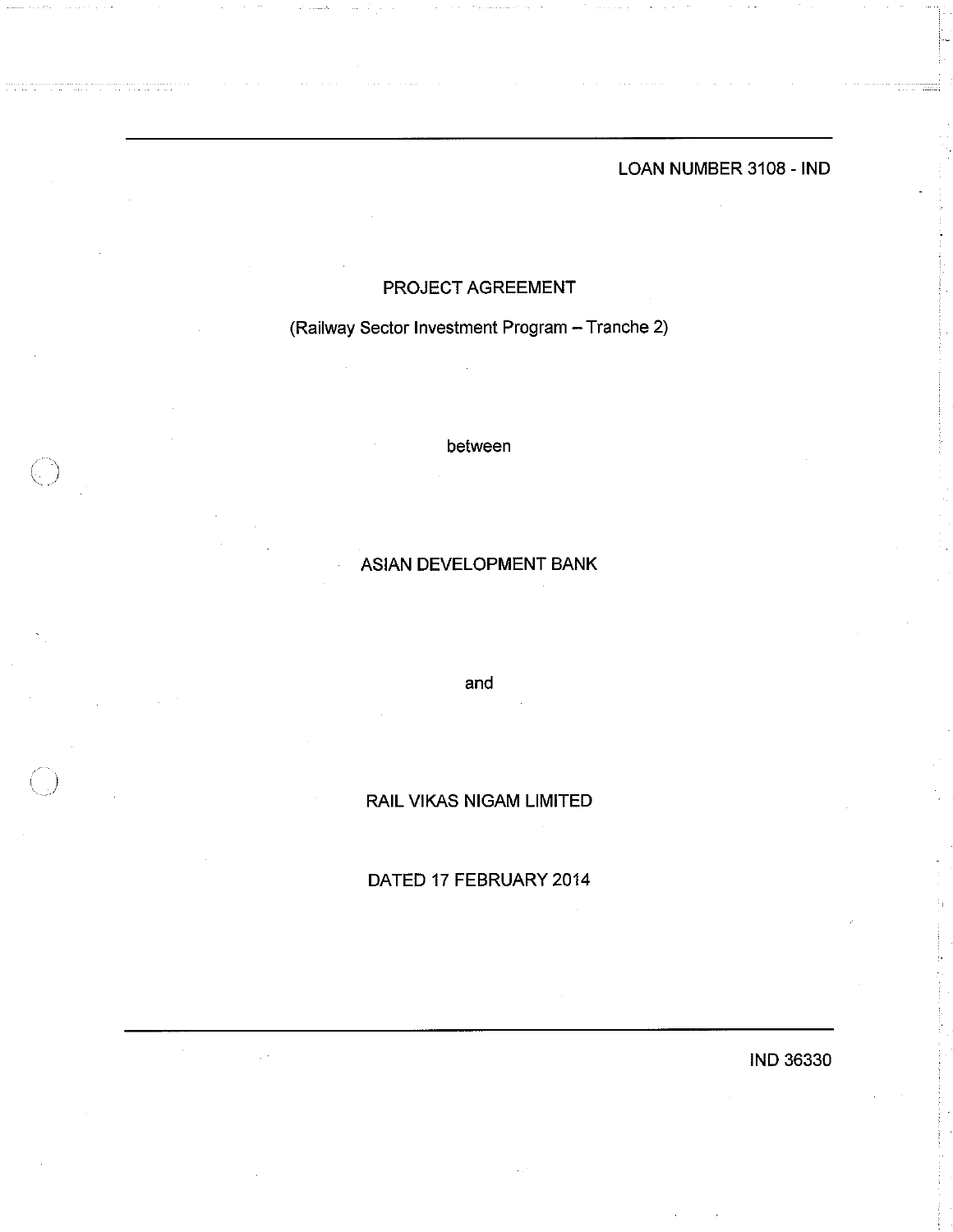## **PROJECT AGREEMENT**

PROJECT AGREEMENT dated 17 February 2014 between ASIAN DEVELOPMENT BANK ("ADB") and RAIL VIKAS NIGAM LIMITED ("RVNL").

#### **WHEREAS**

 $(A)$ by a Loan Agreement of even date herewith between India ("Borrower") and ADB, ADB has agreed to make to the Borrower a loan of one hundred thirty million Dollars (\$130,000,000) on the terms and conditions set forth in the Loan Agreement, but only on the condition that a portion of the proceeds of the Loan be made available to RVNL and that RVNL agrees to undertake certain obligations towards ADB as hereinafter set forth; and

RVNL, in consideration of ADB entering into the Loan Agreement with  $(B)$ the Borrower, has agreed to undertake the obligations hereinafter set forth:

NOW THEREFORE the parties hereto agree as follows:

## **ARTICLE I**

### **Definitions**

Section 1.01. Wherever used in this Project Agreement, unless the context otherwise requires, the several terms defined in the Loan Agreement and in the Loan Regulations (as so defined) have the respective meanings therein set forth.

#### **ARTICLE II**

#### **Particular Covenants**

Section 2.01.  $(a)$ RVNL shall carry out the Project with due diligence and efficiency, and in conformity with sound applicable technical, financial, business and development practices.

In the carrying out of the Project and operation of the Project facilities,  $(b)$ RVNL shall perform all obligations set forth in the Loan Agreement to the extent that they are applicable to RVNL.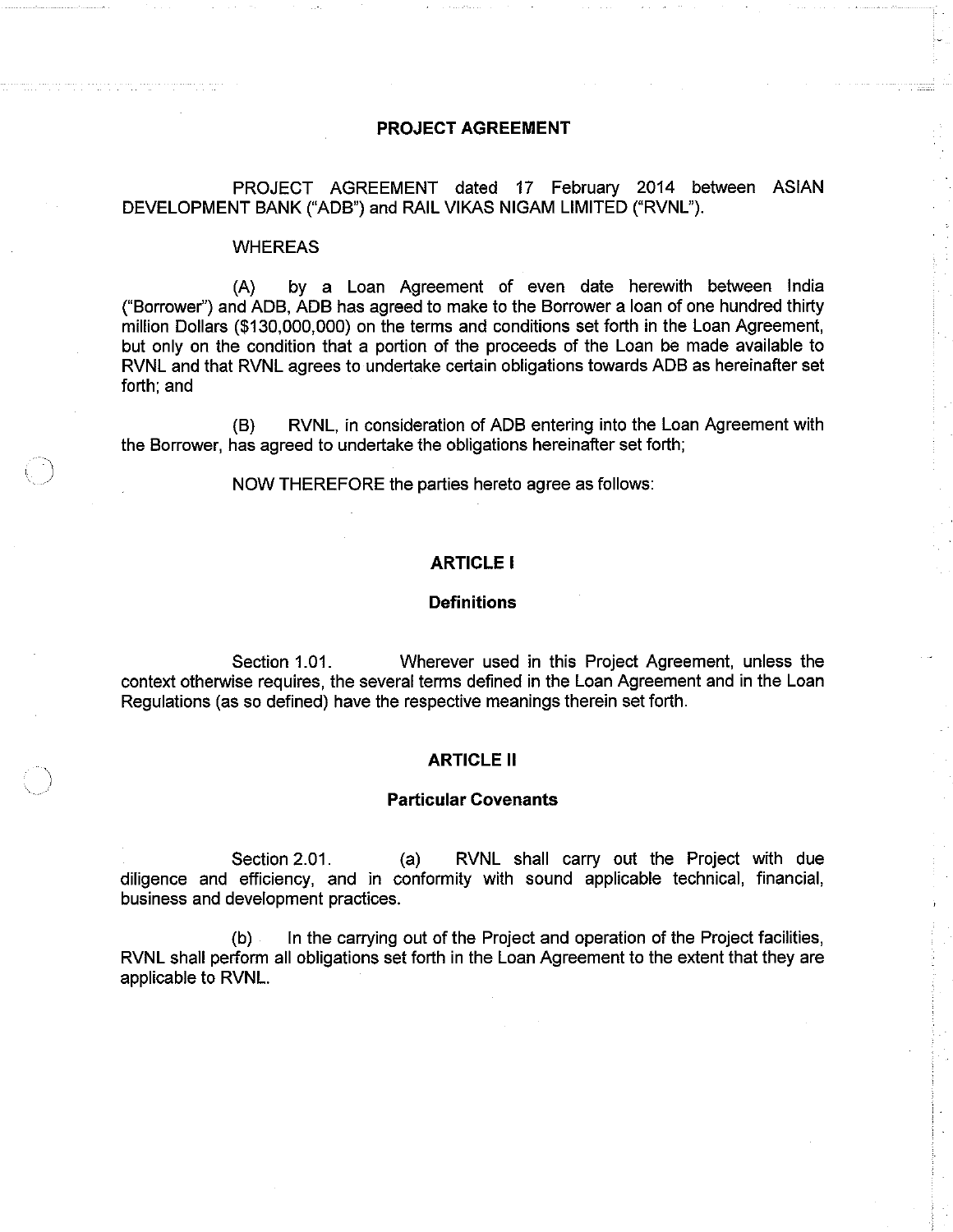Section 2.02. RVNL shall make available, promptly as needed the funds, facilities, services, land and other resources as required, in addition to the proceeds of the Loan, for the carrying out of the Project.

Section 2.03. (a) In the carrying out of the Project, RVNL shall employ competent and qualified consultants and contractors, acceptable to ADB, to an extent and upon terms and conditions satisfactory to ADB.

 (b) Except as ADB may otherwise agree, RVNL shall procure all items of expenditures to be financed out of the proceeds of the Loan in accordance with the provisions of Schedule 4 to the Loan Agreement. ADB may refuse to finance a contract where any such item has not been procured under procedures substantially in accordance with those agreed between the Borrower and ADB or where the terms and conditions of the contract are not satisfactory to ADB.

 Section 2.04. RVNL shall carry out the Project in accordance with plans, design standards, specifications, work schedules and construction methods acceptable to ADB. RVNL shall furnish, or cause to be furnished, to ADB, promptly after their preparation, such plans, design standards, specifications and work schedules, and any material modifications subsequently made therein, in such detail as ADB shall reasonably request.

Section 2.05. (a) RVNL shall take out and maintain with responsible insurers, or make other arrangements satisfactory to ADB for, insurance of the Project facilities to such extent and against such risks and in such amounts as shall be consistent with sound practice.

 (b) Without limiting the generality of the foregoing, RVNL undertakes to insure, or cause to be insured, the Goods to be imported for the Project against hazards incident to the acquisition, transportation and delivery thereof to the place of use or installation, and for such insurance any indemnity shall be payable in a currency freely usable to replace or repair such Goods.

 Section 2.06. RVNL shall maintain, or cause to be maintained, records and accounts adequate to identify the items of expenditure financed out of the proceeds of the Loan, to disclose the use thereof in the Project, to record the progress of the Project (including the cost thereof) and to reflect, in accordance with consistently maintained sound accounting principles, its operations and financial condition.

Section 2.07. (a) ADB and RVNL shall cooperate fully to ensure that the purposes of the Loan will be accomplished.

 (b) RVNL shall promptly inform ADB of any condition which interferes with, or threatens to interfere with, the progress of the Project, the performance of its obligations under this Project Agreement or the RVNL MOU, or the accomplishment of the purposes of the Loan.

 (c) ADB and RVNL shall from time to time, at the request of either party, exchange views through their representatives with regard to any matters relating to the Project, RVNL and the Loan.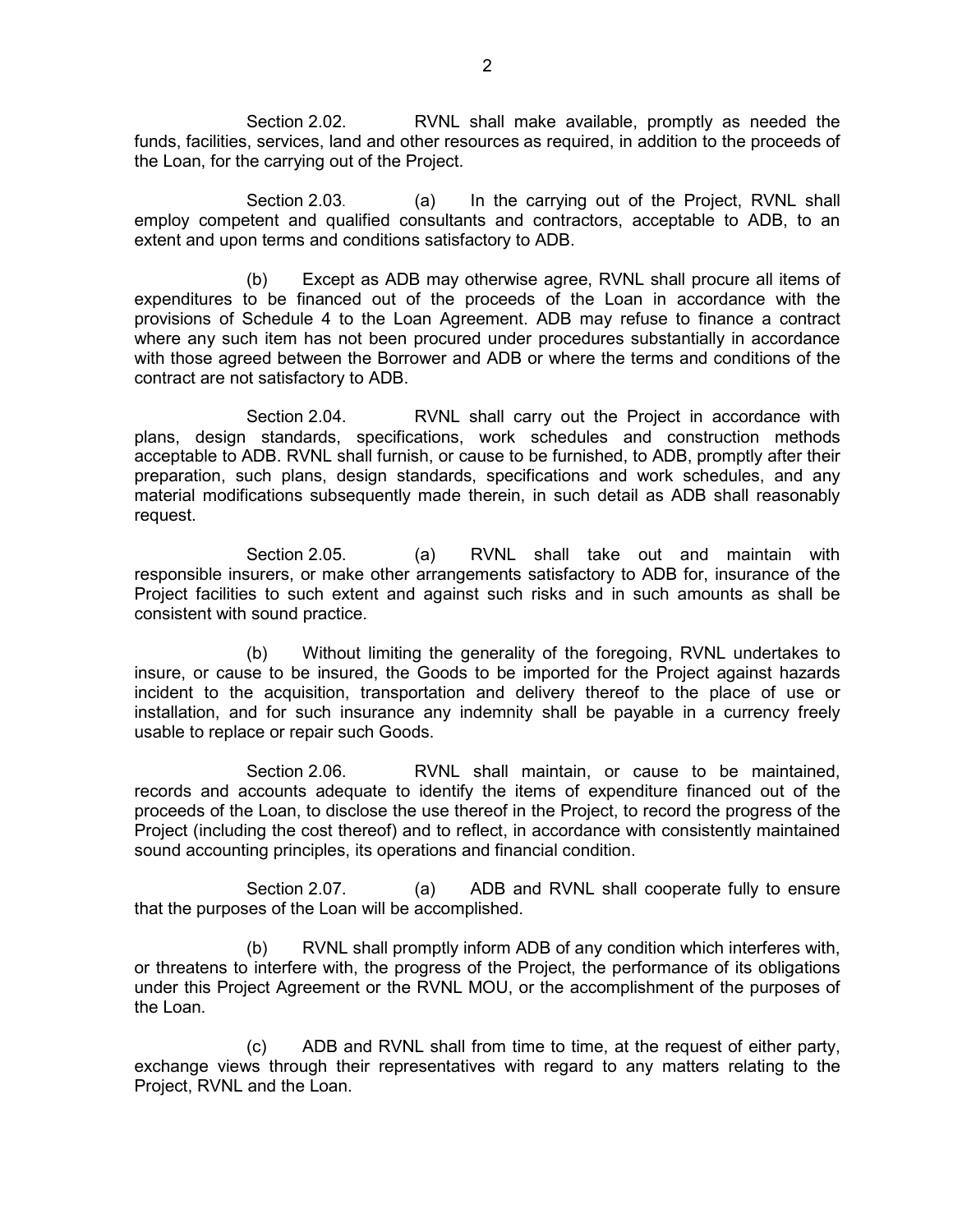Section 2.08. (a) In relation to the Project, RVNL shall furnish to ADB all such reports and information as ADB shall reasonably request concerning (i) the Loan and the expenditure of the proceeds thereof; (ii) the items of expenditure financed out of such proceeds; (iii) the Project; (iv) the administration, operations and financial condition of RVNL; and (v) any other matters relating to the purposes of the Loan.

 (b) Without limiting the generality of the foregoing, RVNL shall furnish to ADB periodic reports on the execution of the Project and on the operation and management of the Project facilities. Such reports shall be submitted in such form and in such detail and within such a period as ADB shall reasonably request, and shall indicate, among other things, progress made and problems encountered during the period under review, steps taken or proposed to be taken to remedy these problems, and proposed program of activities and expected progress during the following period.

 (c) Promptly after physical completion of the Project, but in any event not later than 3 months thereafter or such later date as ADB may agree for this purpose, RVNL shall prepare and furnish to ADB a report, in such form and in such detail as ADB shall reasonably request, on the execution and initial operation of the Project, including its cost, the performance by RVNL of its obligations under this Project Agreement and the accomplishment of the purposes of the Loan.

Section 2.09. (a) RVNL shall (i) maintain separate accounts for the Project; (ii) prepare annual financial statements for the Project in accordance with accounting principles acceptable to ADB; (iii) have such financial statements for the project audited annually by independent auditors whose qualifications, experience and terms of reference are acceptable to ADB, in accordance with international standards for auditing or the national equivalent acceptable to ADB; (iv) as part of each such audit, have the auditors prepare a report (which includes the auditor's opinion on the financial statements, use of Loan proceeds and compliance with the financial covenants of the Loan Agreement as well as on the use of the procedures for statement of expenditures and a management letter (which sets out the deficiencies in the internal control of the Project that were identified in the course of the audit, if any); and (iii) furnish to ADB, no later than 6 months after the close of the fiscal year to which they relate, copies of such audited financial statements, audit report and management letter, all in the English language, and such further information concerning these documents and the audit thereof as ADB shall from time to time reasonably request.

(b) ADB shall disclose the annual audited financial statements for the Project and the opinion of the auditors on the financial statements within 30 days of the date of their receipt by posting them on the ADB's website.

(c) In addition to annual audited financial statements referred to in subsection (a) hereinabove, RVNL shall (i) provide its annual financial statements prepared in accordance with national accrual-based financing reporting standards acceptable to ADB; (ii) have its financial statements audited annually by independent auditors whose qualifications, experience and terms of reference are acceptable to ADB, in accordance with international standards for auditing or the national equivalent acceptable to ADB; and (iii) furnish to ADB, no later than 1 month after approval by the relevant authority, copies of such audited financial statements in the English language and such other information concerning these documents and the audit thereof as ADB shall from time to time reasonably request.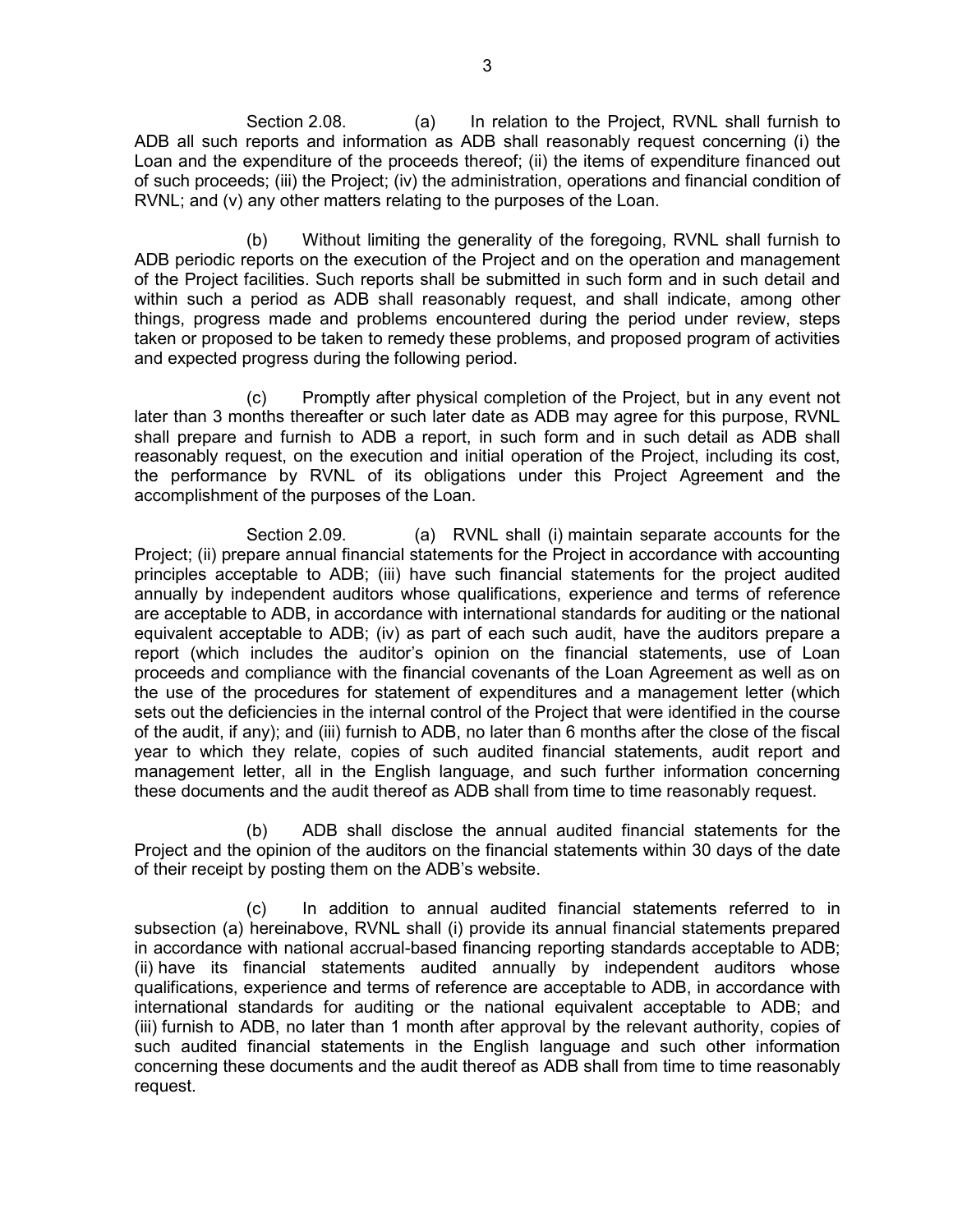(d) RVNL shall enable ADB, upon ADB's request, to discuss the financial statements for the Project and RVNL and its financial affairs where they relate to the Project, with the auditors appointed by RVNL pursuant to subsection (a)(iii) and (c) hereinabove, and shall authorize and require any representative of such auditors to participate in any such discussions requested by ADB. This is provided that such discussions shall be conducted only in the presence of an authorized officer of RVNL unless RVNL shall otherwise agree.

 Section 2.10. RVNL shall enable ADB's representatives to inspect the Project, the Goods and Works and any relevant records and documents.

Section 2.11. (a) RVNL shall, promptly as required, take all action within its powers to maintain its corporate existence, to carry on its operations, and to acquire, maintain and renew all rights, properties, powers, privileges and franchises which are necessary in the carrying out of the Project or in the conduct of its operations.

 (b) RVNL shall at all times conduct its operations in accordance with sound applicable technical, financial, business, development and operational practices, and under the supervision of competent and experienced management and personnel.

 (c) RVNL shall at all times operate and maintain its plants, equipment and other property, and from time to time, promptly as needed, make all necessary repairs and renewals thereof, all in accordance with sound applicable technical, financial, business, development, operational and maintenance practices.

 Section 2.12. Except as ADB may otherwise agree, RVNL shall not sell, lease or otherwise dispose of any of its assets which shall be required for the efficient carrying on of its operations or the disposal of which may prejudice its ability to perform satisfactorily any of its obligations under this Project Agreement.

 Section 2.13. Except as ADB may otherwise agree, RVNL shall apply the proceeds of the Loan to the financing of expenditures on the Project in accordance with the provisions of the Loan Agreement and this Project Agreement, and shall ensure that all items of expenditures financed out of such proceeds are used exclusively in the carrying out of the Project.

 Section 2.14. Except as ADB may otherwise agree, RVNL shall duly perform all its obligations under the RVNL MOU, and shall not take, or concur in, any action which would have the effect of assigning, amending, abrogating or waiving any rights or obligations of the parties under the RVNL MOU.

 Section 2.15. RVNL shall promptly notify ADB of any proposal to amend, suspend or repeal any provision of its Memorandum and Articles of Association, which, if implemented, could adversely affect the carrying out of the Project or the operation of the Project facilities. RVNL shall afford ADB an adequate opportunity to comment on such proposal prior to taking any affirmative action thereon.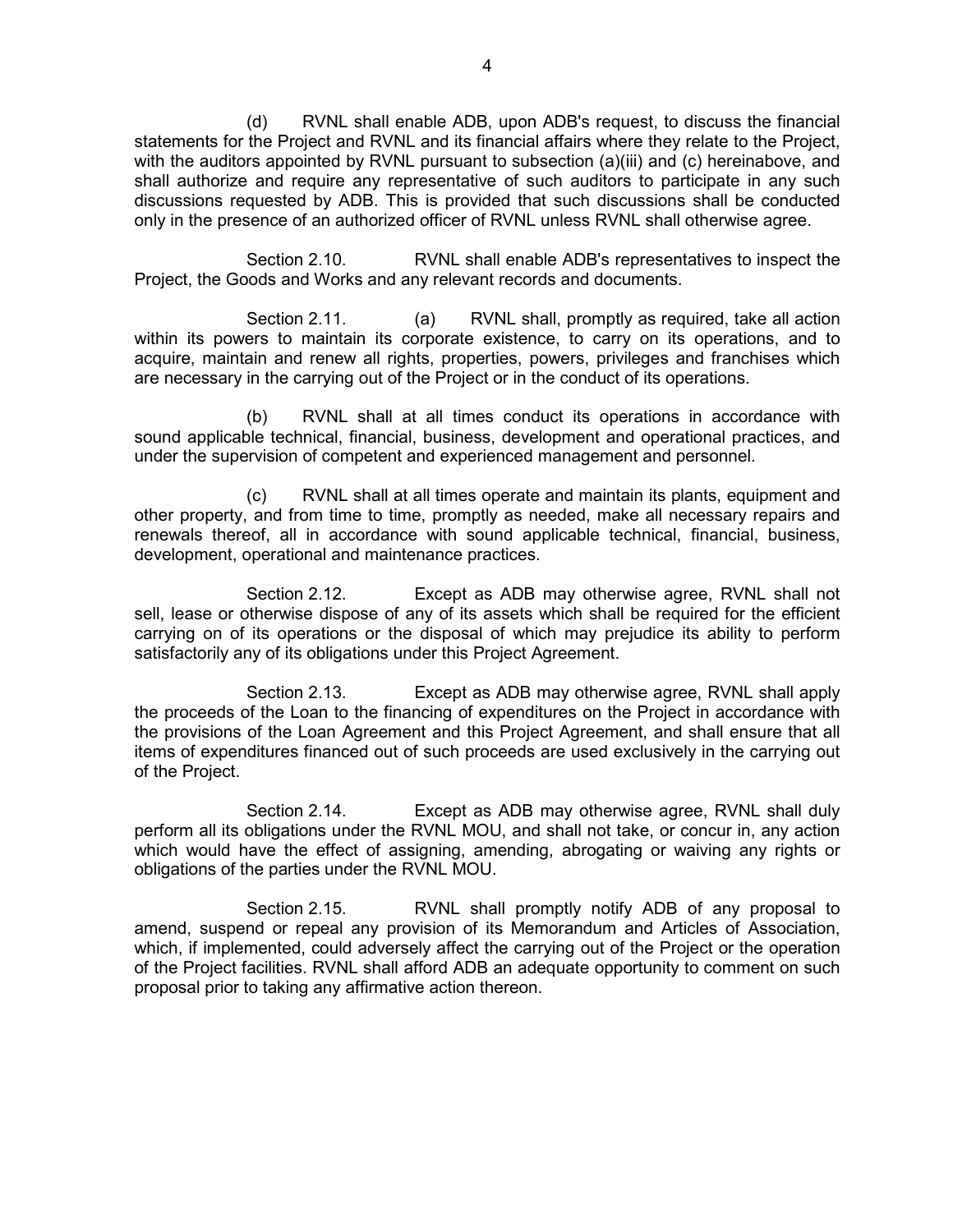# **ARTICLE III**

#### **Effective Date; Termination**

Section 3.01. This Project Agreement shall come into force and effect on the date on which the Loan Agreement comes into force and effect. ADB shall promptly notify RVNL of such date.

Section 3.02. This Project Agreement and all obligations of the parties hereunder shall terminate on the date on which the Loan Agreement shall terminate in accordance with its terms.

Section 3.03. All the provisions of this Project Agreement shall continue in full force and effect notwithstanding any cancellation or suspension under the Loan Agreement.

## **ARTICLE IV**

## **Miscellaneous**

Section 4.01. Any notice or request required or permitted to be given or made under this Project Agreement and any agreement between the parties contemplated by this Project Agreement shall be in writing. Such notice or request shall be deemed to have been duly given or made when it shall be delivered by hand, mail or facsimile to the party to which it is required or permitted to be given or made at its address hereinafter specified, or at such other address as such party shall have designated by notice to the party giving such notice or making such request. The addresses so specified are:

# For ADB

Asian Development Bank 6 ADB Avenue Mandaluyong City 1550 Metro Manila **Philippines** 

Facsimile Numbers:

 (632) 636-2444 (632) 636-2340

# For RVNL

 Chairman & Managing Director Rail Vikas Nigam Limited 1<sup>st</sup> floor, August Kranti Bhawan Bhikaji Cama Place New Delhi – 110066.